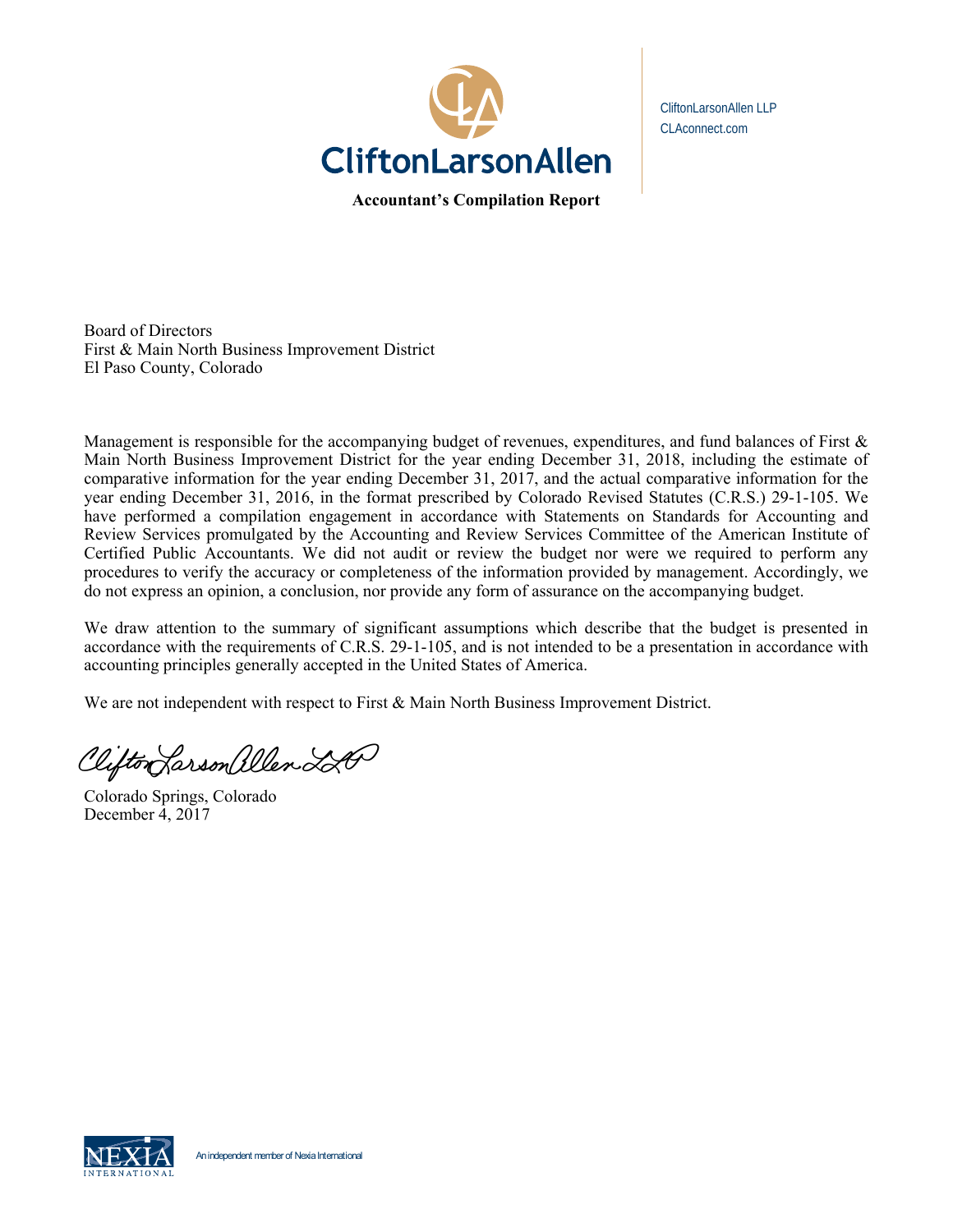#### **For the Years Ended and Ending December 31, FIRST & MAIN NORTH BUSINESS IMPROVEMENT DISTRICT SUMMARY 2018 BUDGET AS ADOPTED WITH 2016 ACTUAL AND 2017 ESTIMATED**

12/4/2017

|                                      |              | <b>ACTUAL</b><br>2016 | <b>ESTIMATED</b><br>2017 | <b>ADOPTED</b><br>2018 |         |
|--------------------------------------|--------------|-----------------------|--------------------------|------------------------|---------|
|                                      |              |                       |                          |                        |         |
| <b>BEGINNING FUND BALANCES</b>       | \$           | 58,170                | 65,768<br>S              | S                      | 2,639   |
| <b>REVENUES</b>                      |              |                       |                          |                        |         |
| 1 Property taxes                     |              | 163,658               | 161,266                  |                        | 202,716 |
| 2 Specific ownership taxes           |              | 18,832                | 21,700                   |                        | 26,350  |
| 3 Developer advance                  |              |                       | 338,405                  |                        |         |
| 4 Net investment income              |              | 429                   | 1,370                    |                        | 950     |
| 5 Other income                       |              |                       | 1,130                    |                        |         |
| Total revenues                       |              | 182,919               | 523,871                  |                        | 230,016 |
| <b>TRANSFERS IN</b>                  |              |                       | 65,000                   |                        | 45,000  |
|                                      |              |                       |                          |                        |         |
| Total funds available                |              | 241,089               | 654,639                  |                        | 277,655 |
| <b>EXPENDITURES</b>                  |              |                       |                          |                        |         |
| General and administration           |              |                       |                          |                        |         |
| 6<br>Accounting                      |              | 10,349                | 14,000                   |                        | 12,000  |
| 7<br>Audit                           |              | 2,950                 | 3,000                    |                        | 3,100   |
| 8<br>Contingency                     |              |                       | 2,330                    |                        | 2,340   |
| 9<br>County Treasurer's fees         |              | 61                    | 60                       |                        | 60      |
| District management<br>10            |              | 3,157                 | 3,500                    |                        | 3,500   |
| Dues and membership<br>11            |              |                       | 263                      |                        | 500     |
| 12<br>Election                       |              | 454                   |                          |                        | 1,000   |
| 13<br>Insurance                      |              | 1,812                 | 1,812                    |                        | 2,000   |
| 14<br>Legal                          |              | 5,255                 | 5,000                    |                        | 5,000   |
| 15<br>Miscellaneous                  |              | 656                   | 500                      |                        | 500     |
| 16<br>Street repairs                 |              |                       | 113,535                  |                        |         |
| Debt service                         |              |                       |                          |                        |         |
| 17<br>Bond interest                  |              | 101,310               | 98,495                   |                        | 95,511  |
| Bond principal<br>18                 |              | 46,923                | 49,738                   |                        | 52,631  |
| 19<br>Contingency                    |              |                       | 2,538                    |                        | 1,877   |
| 20<br>County Treasurer's fees        |              | 2,394                 | 2,359                    |                        | 2,981   |
| 21 Capital projects                  |              |                       |                          |                        |         |
| Repay developer advance<br>22        |              |                       | 65,000                   |                        | 45,000  |
| 23<br><b>Streets</b>                 |              |                       | 224,870                  |                        |         |
| Total expenditures                   |              | 175,321               | 587,000                  |                        | 228,000 |
| <b>TRANSFERS OUT</b>                 |              |                       | 65,000                   |                        | 45,000  |
|                                      |              |                       |                          |                        |         |
| Total expenditures and transfers out |              |                       |                          |                        |         |
| requiring appropriation              |              | 175,321               | 652,000                  |                        | 273,000 |
| <b>ENDING FUND BALANCES</b>          | S            | 65,768                | \$<br>2,639              | \$                     | 4,655   |
| <b>EMERGENCY RESERVE</b>             | \$           | 700                   | \$<br>800                | \$                     | 1,000   |
| TOTAL RESERVE                        | $\mathbb{S}$ | 700                   | $\mathbb S$<br>800       | $\mathbb{S}$           | 1,000   |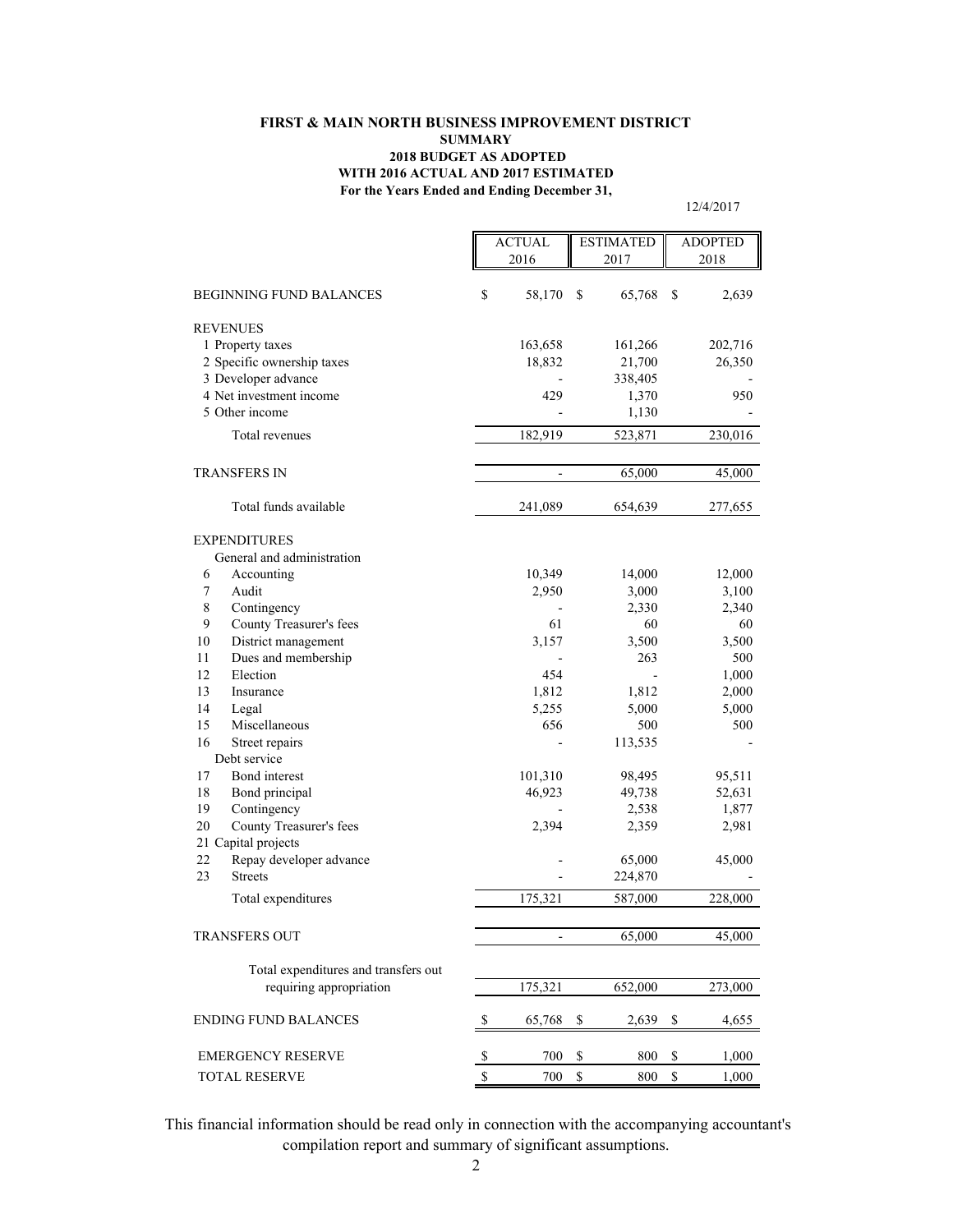# **For the Years Ended and Ending December 31, FIRST & MAIN NORTH BUSINESS IMPROVEMENT DISTRICT PROPERTY TAX SUMMARY INFORMATION**

12/4/2017

|                                | <b>ACTUAL</b> |           | <b>ESTIMATED</b> |           | <b>ADOPTED</b> |           |
|--------------------------------|---------------|-----------|------------------|-----------|----------------|-----------|
|                                | 2016          |           | 2017             |           | 2018           |           |
|                                |               |           |                  |           |                |           |
| ASSESSED VALUATION - EL PASO   |               |           |                  |           |                |           |
| Commercial                     | \$            | 4,091,470 | \$               | 4,030,890 | S.             | 3,974,810 |
| Certified Assessed Value       |               | 4,091,470 | \$               | 4,030,890 | \$             | 3,974,810 |
| <b>MILL LEVY</b>               |               |           |                  |           |                |           |
| <b>GENERAL FUND</b>            |               | 1.000     |                  | 1.000     |                | 1.000     |
| <b>DEBT SERVICE FUND</b>       |               | 39.000    |                  | 39.000    |                | 50.000    |
|                                |               |           |                  |           |                |           |
| <b>Total Mill Levy</b>         |               | 40.000    |                  | 40.000    |                | 51.000    |
| PROPERTY TAXES                 |               |           |                  |           |                |           |
| <b>GENERAL FUND</b>            |               |           | \$               |           | \$             |           |
|                                | \$            | 4,091     |                  | 4,031     |                | 3,975     |
| <b>DEBT SERVICE FUND</b>       |               | 159,567   |                  | 157,205   |                | 198,741   |
| Levied property taxes          |               | 163,658   |                  | 161,236   |                | 202,716   |
| Adjustments to actual/rounding |               |           |                  | 30        |                |           |
| <b>Budgeted Property Taxes</b> | <sup>\$</sup> | 163,658   | \$               | 161,266   | \$             | 202,716   |
|                                |               |           |                  |           |                |           |
| <b>BUDGETED PROPERTY TAXES</b> |               |           |                  |           |                |           |
| <b>GENERAL FUND</b>            | \$            | 4,091     | \$.              | 4,032     | <sup>\$</sup>  | 3,975     |
| DEBT SERVICE FUND              |               | 159,567   |                  | 157,234   |                | 198,741   |
|                                | \$            | 163,658   | \$               | 161,266   | \$             | 202,716   |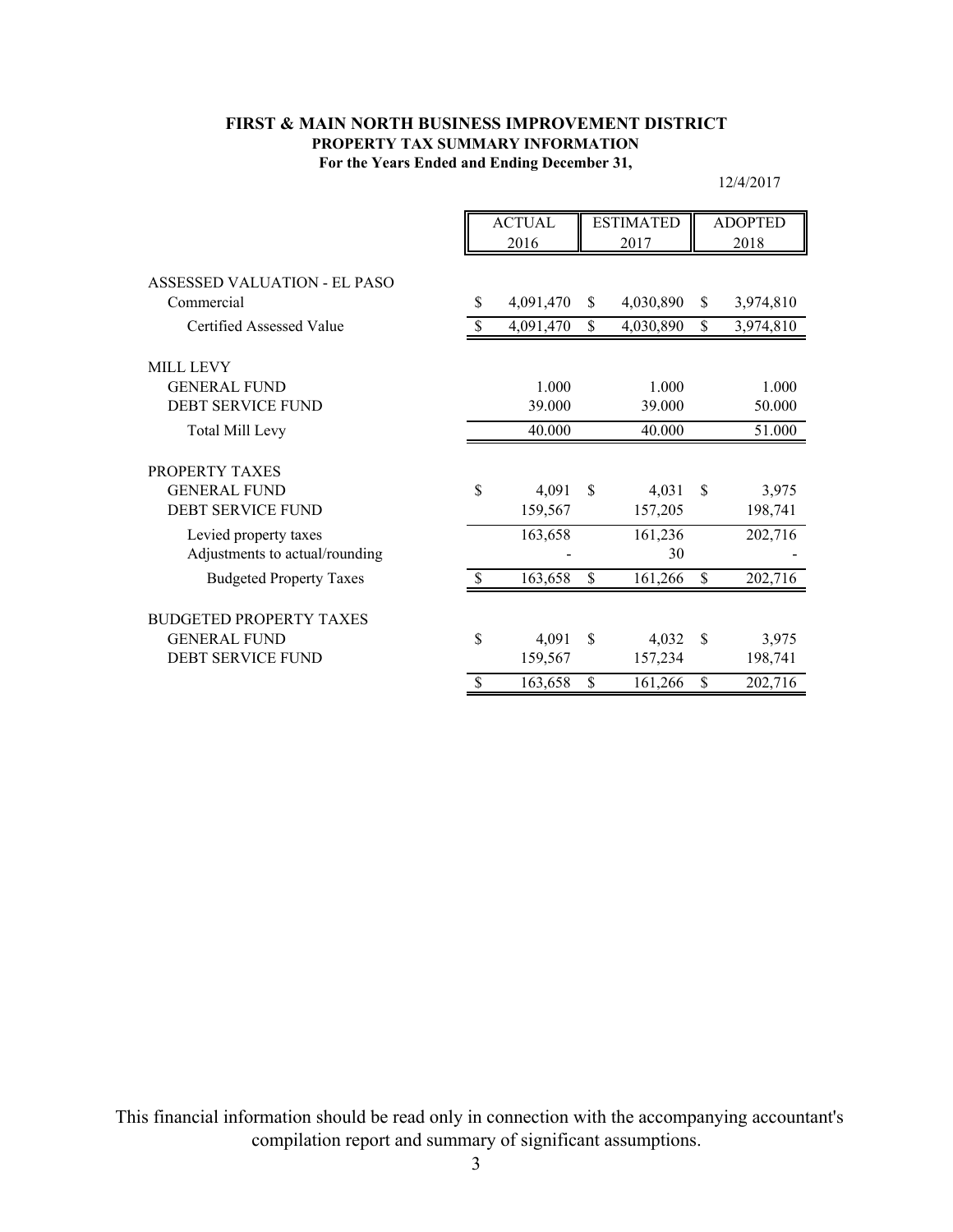# **For the Years Ended and Ending December 31, FIRST & MAIN NORTH BUSINESS IMPROVEMENT DISTRICT GENERAL FUND 2018 BUDGET AS ADOPTED WITH 2016 ACTUAL AND 2017 ESTIMATED**

12/4/2017

|         |                                      |               | <b>ACTUAL</b> |                           | <b>ESTIMATED</b> |             | <b>ADOPTED</b> |
|---------|--------------------------------------|---------------|---------------|---------------------------|------------------|-------------|----------------|
|         |                                      |               | 2016          |                           | 2017             |             | 2018           |
|         | <b>BEGINNING FUND BALANCES</b>       | \$            | 7,774         | $\mathbf{\hat{S}}$        | 6,032            | $\mathbf S$ | 1,319          |
|         | <b>REVENUES</b>                      |               |               |                           |                  |             |                |
|         | 1 Property taxes                     |               | 4,091         |                           | 4,032            |             | 3,975          |
|         | 2 Specific ownership taxes           |               | 18,832        |                           | 21,700           |             | 26,350         |
|         | 3 Developer advance                  |               |               |                           | 113,535          |             |                |
|         | 4 Net investment income              |               | 29            |                           | 20               |             | 50             |
|         | Total revenues                       |               | 22,952        |                           | 139,287          |             | 30,375         |
|         | Total funds available                |               | 30,726        |                           | 145,319          |             | 31,694         |
|         | <b>EXPENDITURES</b>                  |               |               |                           |                  |             |                |
|         | General and administration           |               |               |                           |                  |             |                |
| 5       | Accounting                           |               | 10,349        |                           | 14,000           |             | 12,000         |
| 6       | Audit                                |               | 2,950         |                           | 3,000            |             | 3,100          |
| $\tau$  | Contingency                          |               |               |                           | 2,330            |             | 2,340          |
| $\,8\,$ | County Treasurer's fees              |               | 61            |                           | 60               |             | 60             |
| 9       | District management                  |               | 3,157         |                           | 3,500            |             | 3,500          |
| 10      | Dues and membership                  |               |               |                           | 263              |             | 500            |
| 11      | Election                             |               | 454           |                           |                  |             | 1,000          |
| 12      | Insurance                            |               | 1,812         |                           | 1,812            |             | 2,000          |
| 13      | Legal                                |               | 5,255         |                           | 5,000            |             | 5,000          |
| 14      | Miscellaneous                        |               | 656           |                           | 500              |             | 500            |
| 15      | Street repairs                       |               |               |                           | 113,535          |             |                |
|         | Total expenditures                   |               | 24,694        |                           | 144,000          |             | 30,000         |
|         | Total expenditures and transfers out |               |               |                           |                  |             |                |
|         | requiring appropriation              |               | 24,694        |                           | 144,000          |             | 30,000         |
|         | <b>ENDING FUND BALANCES</b>          | \$            | 6,032         | $\boldsymbol{\mathsf{S}}$ | 1,319            | \$          | 1,694          |
|         | <b>EMERGENCY RESERVE</b>             | \$            | 700           | \$                        | 800              | \$          | 1,000          |
|         | <b>TOTAL RESERVE</b>                 | $\mathsf{\$}$ | 700           | \$                        | 800              | \$          | 1,000          |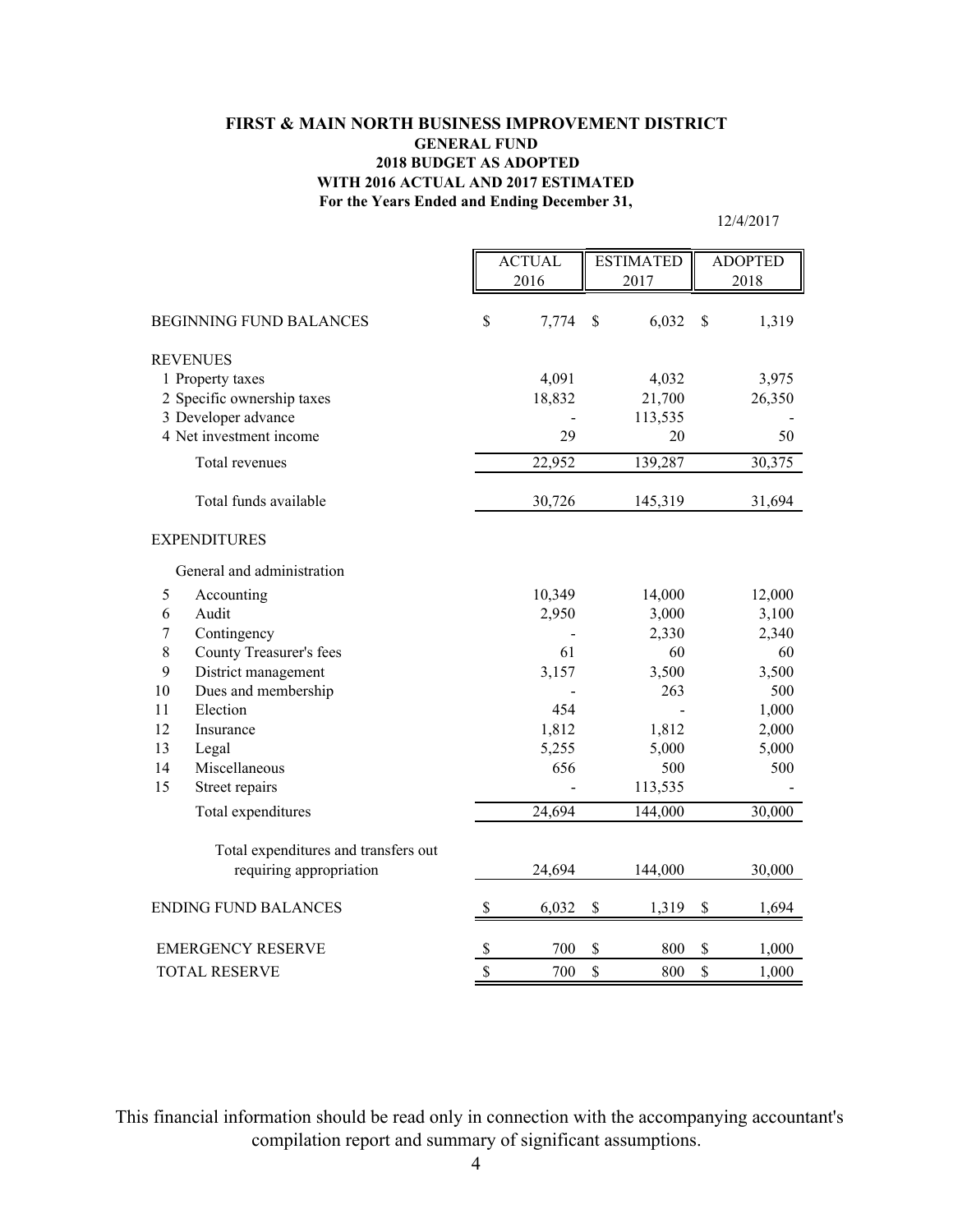# **For the Years Ended and Ending December 31, FIRST & MAIN NORTH BUSINESS IMPROVEMENT DISTRICT DEBT SERVICE FUND 2018 BUDGET AS ADOPTED WITH 2016 ACTUAL AND 2017 ESTIMATED**

12/4/2017

|                                      |    | <b>ACTUAL</b> | <b>ESTIMATED</b> |               | <b>ADOPTED</b> |
|--------------------------------------|----|---------------|------------------|---------------|----------------|
|                                      |    | 2016          | 2017             |               | 2018           |
| <b>BEGINNING FUND BALANCES</b>       |    | 50,396        | \$<br>59,736     | <sup>\$</sup> | 1,320          |
| REVENUES                             |    |               |                  |               |                |
| 1 Property taxes                     |    | 159,567       | 157,234          |               | 198,741        |
| 2 Net investment income              |    | 400           | 1,350            |               | 900            |
| Total revenues                       |    | 159,967       | 158,584          |               | 199,641        |
| Total funds available                |    | 210,363       | 218,320          |               | 200,961        |
| <b>EXPENDITURES</b>                  |    |               |                  |               |                |
| Debt service                         |    |               |                  |               |                |
| Bond interest<br>3                   |    | 101,310       | 98,495           |               | 95,511         |
| Bond principal<br>4                  |    | 46,923        | 49,738           |               | 52,631         |
| Contingency<br>5                     |    |               | 1,408            |               | 1,877          |
| County Treasurer's fees<br>6         |    | 2,394         | 2,359            |               | 2,981          |
| Total expenditures                   |    | 150,627       | 152,000          |               | 153,000        |
| <b>TRANSFERS OUT</b>                 |    |               |                  |               |                |
| <b>CAPITAL PROJECTS FUND</b>         |    |               | 65,000           |               | 45,000         |
| Total transfers out                  |    |               | 65,000           |               | 45,000         |
| Total expenditures and transfers out |    |               |                  |               |                |
| requiring appropriation              |    | 150,627       | 217,000          |               | 198,000        |
| <b>ENDING FUND BALANCES</b>          | \$ | 59,736        | \$<br>1,320      | \$            | 2,961          |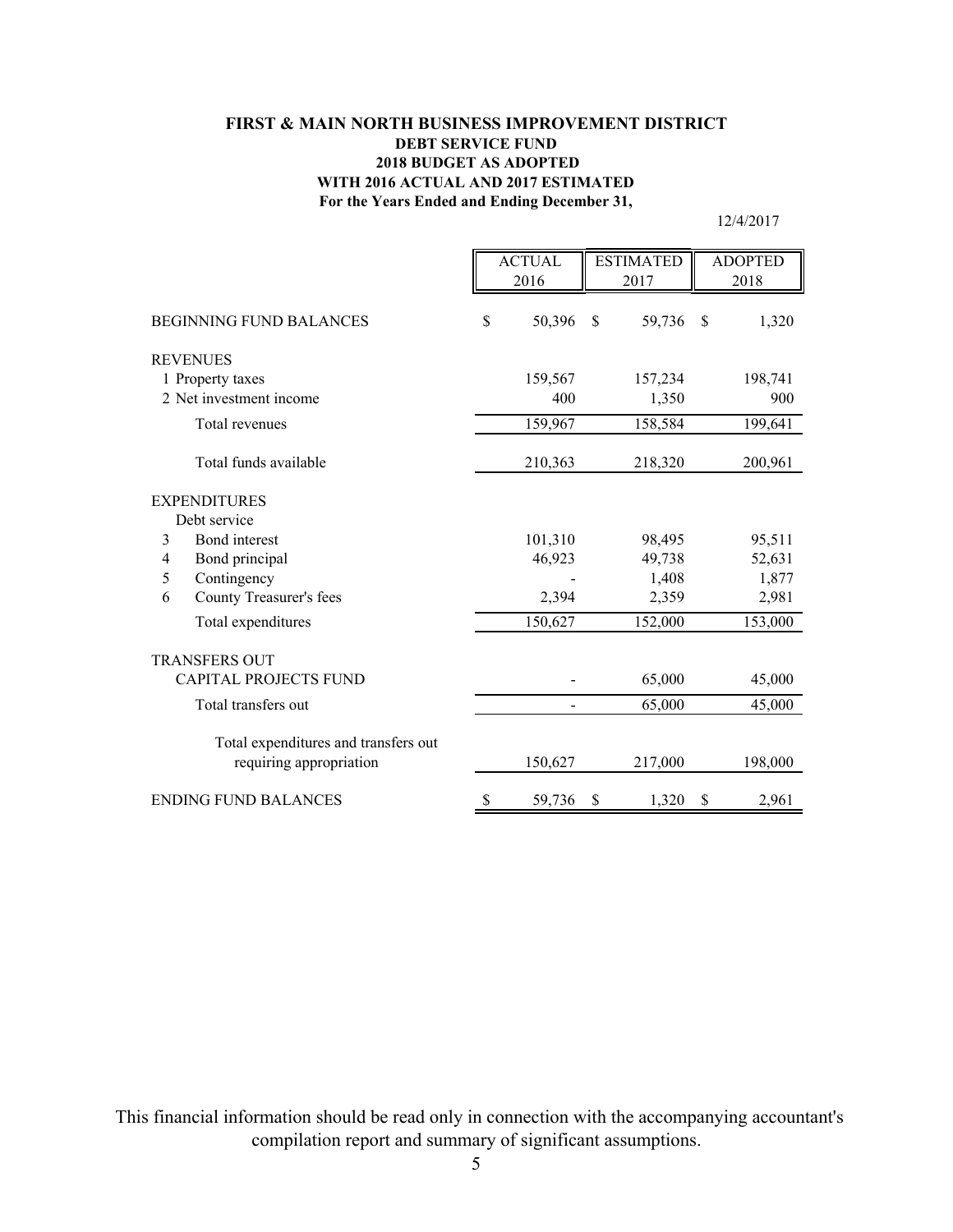# **For the Years Ended and Ending December 31, FIRST & MAIN NORTH BUSINESS IMPROVEMENT DISTRICT CAPITAL PROJECTS FUND 2018 BUDGET AS ADOPTED WITH 2016 ACTUAL AND 2017 ESTIMATED**

12/4/2017

|                                                     | <b>ACTUAL</b><br>2016    | <b>ESTIMATED</b><br>2017 | <b>ADOPTED</b><br>2018 |
|-----------------------------------------------------|--------------------------|--------------------------|------------------------|
| <b>BEGINNING FUND BALANCES</b>                      | \$                       | $\mathbf S$              | \$                     |
| <b>REVENUES</b>                                     |                          |                          |                        |
| 1 Developer advance                                 |                          | 224,870                  |                        |
| 2 Other income                                      |                          | 1,130                    |                        |
| Total revenues                                      |                          | 226,000                  |                        |
| <b>TRANSFERS IN</b>                                 |                          |                          |                        |
| <b>DEBT SERVICE FUND</b>                            |                          | 65,000                   | 45,000                 |
| Total transfers in                                  | $\overline{\phantom{0}}$ | 65,000                   | 45,000                 |
| Total funds available                               |                          | 291,000                  | 45,000                 |
| <b>EXPENDITURES</b>                                 |                          |                          |                        |
| Debt Service                                        |                          |                          |                        |
| Contingency<br>3                                    |                          | 1,130                    |                        |
| Capital projects                                    |                          |                          |                        |
| Repay developer advance<br>4<br>5<br><b>Streets</b> |                          | 65,000                   | 45,000                 |
|                                                     |                          | 224,870                  |                        |
| Total expenditures                                  |                          | 291,000                  | 45,000                 |
| Total expenditures and transfers out                |                          |                          |                        |
| requiring appropriation                             |                          | 291,000                  | 45,000                 |
| <b>ENDING FUND BALANCES</b>                         | \$                       | S                        | \$                     |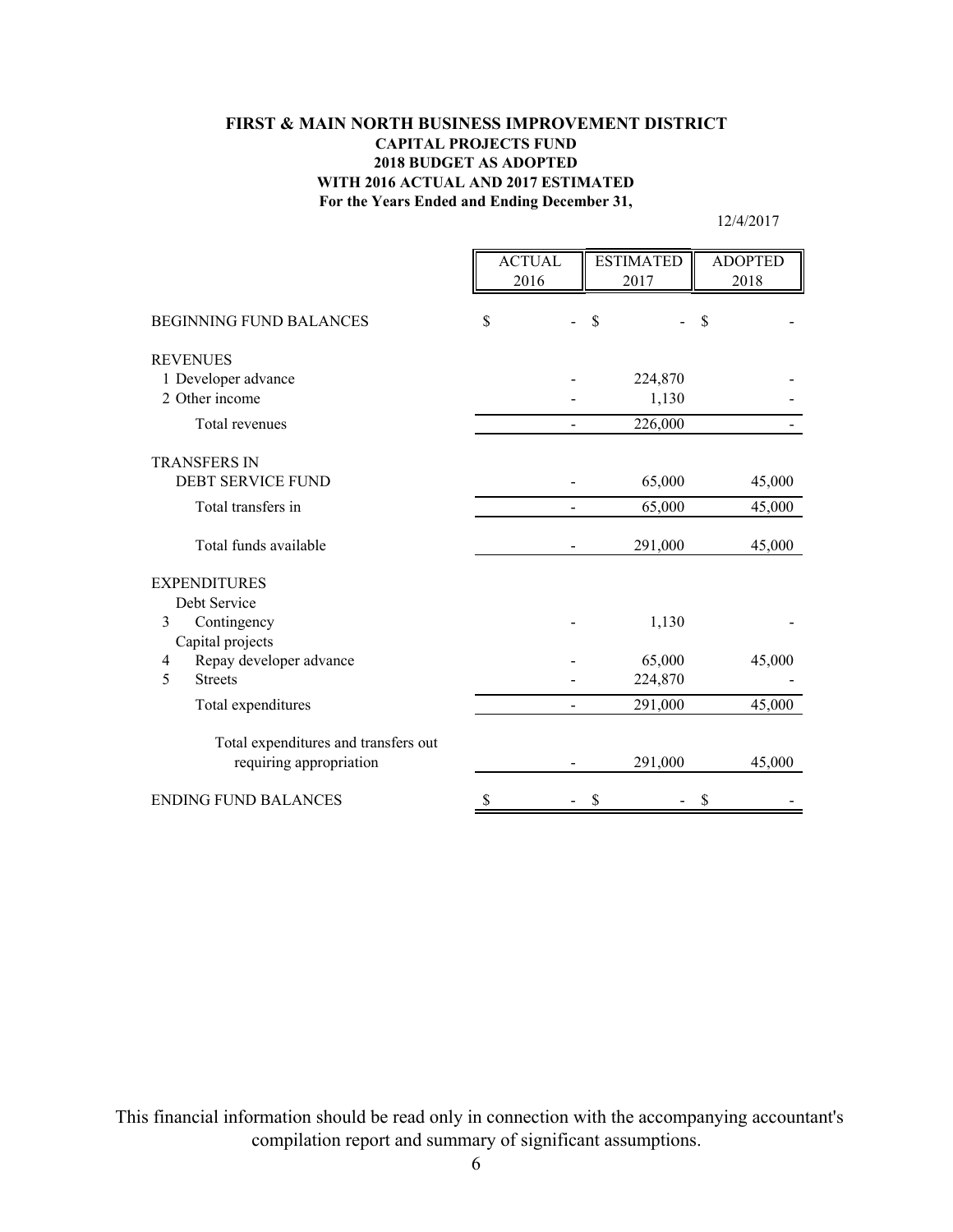### **FIRST & MAIN NORTH BUSINESS IMPROVEMENT DISTRICT 2018 BUDGET SUMMARY OF SIGNIFICANT ASSUMPTIONS**

#### **Services Provided**

The District was organized to provide the financing, acquisition, construction, completion, installation, replacement and/or operation and maintenance of all of the services and public improvements allowed under Colorado law for business improvement districts. Specific improvements and services provided by the District include parking facilities, roadways, lighting, driveways, public utilities, landscaping, water and storm sewer. The District's service area is located entirely within the City of Colorado Springs, El Paso County, Colorado.

The District was organized by Ordinance of the City of Colorado Springs on April 27, 2004.

At an election held on May 4, 2004, the voters approved general obligation indebtedness of \$2,100,000 for street improvements, \$2,000,000 for parking facilities and \$5,000,000 for refinancing of District debt. On November 1, 2005, the District authorized additional indebtedness of \$225,000 for water and \$50,000 for storm drainage. The voters also approved an annual increase in taxes of \$9,154, at a mill levy rate not to exceed one mill, for general operations and maintenance. The election also allows the District to retain all revenues without regard to the limitations contained in Article X, Section 20 of the Colorado constitution. Pursuant to the District's operating plan filed annually with the City, the maximum debt service mill levy the District can impose is 50.000 mills. The Series 2005 Bond Resolution limits the mill levy to pay those bonds to 44.000 mills in 2005 and 2006, 39.000 mills for the years 2007 through 2015, and 34.000 mills for the years 2016 through 2034. On November 3, 2015, the District's Board of Directors approved keeping the mill levy at 39.000 mills until further notice. As set forth in the District's 2004 operating plan, the City has limited the amount of debt to be issued to a total of \$2,200,000 in the authorized voted categories, without future approval by the City.

The District has no employees and all administrative functions are contracted.

The District prepares its budget on the modified accrual basis of accounting in accordance with the requirements of C.R.S 29-1-105.

# **Revenues**

# **Property Taxes**

The calculation of the taxes levied is displayed on page 3 at the adopted mill levy of 51.000 mills.

#### **Specific Ownership Tax**

Specific ownership taxes are set by the State and collected by the County Treasurer, primarily on vehicle licensing within the County as a whole. The specific ownership taxes are allocated by the County Treasurer to all taxing entities within the County. The budget assumes that the District's share will be equal to approximately 13% of the property taxes collected.

#### **Net Investment Income**

Interest earned on the District's available funds has been estimated based on an average interest rate of approximately 1%.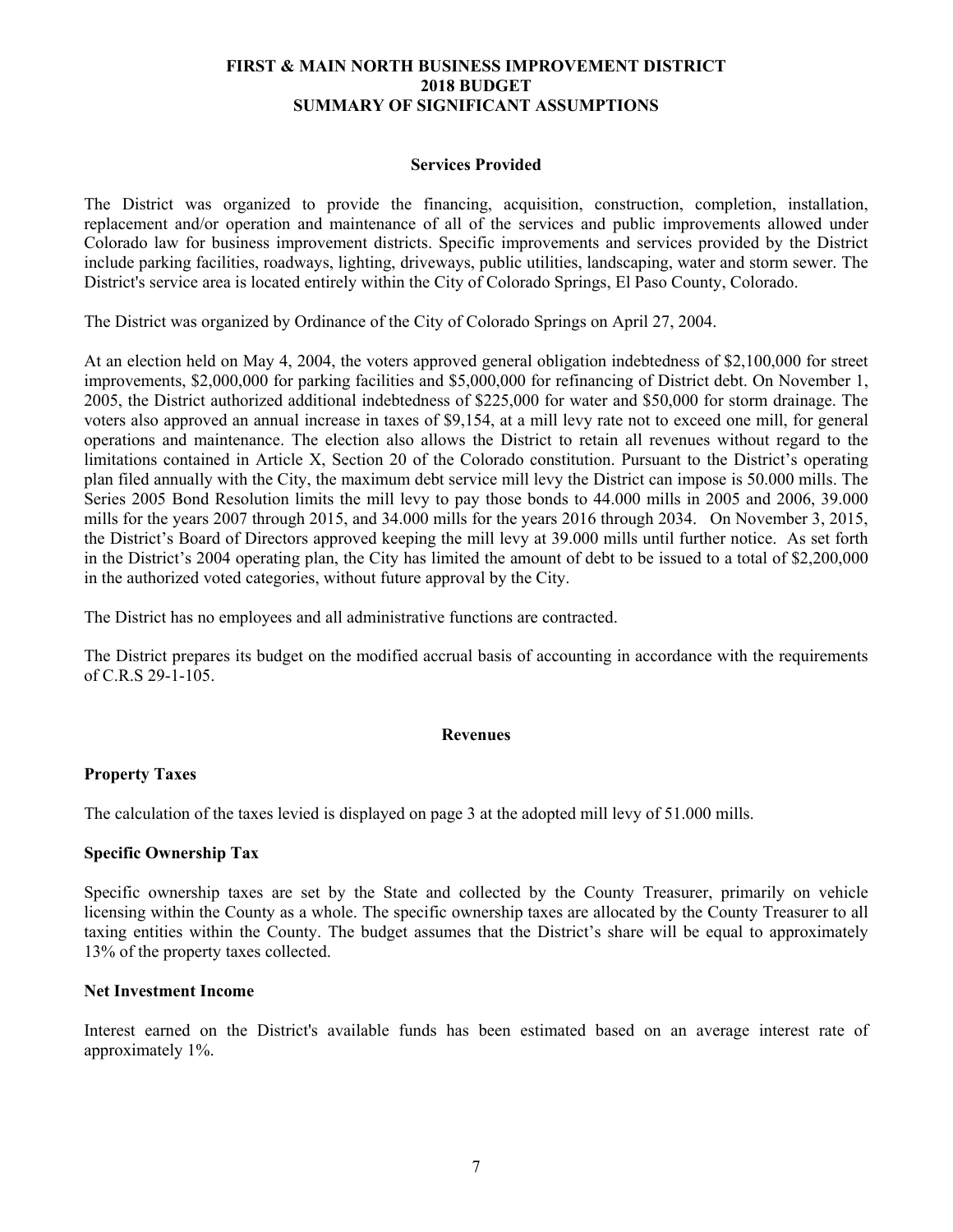### **FIRST & MAIN NORTH BUSINESS IMPROVEMENT DISTRICT 2018 BUDGET SUMMARY OF SIGNIFICANT ASSUMPTIONS**

# **Expenditures**

### **Administrative and Operating Expenditures**

Administrative and operating expenditures include the estimated services necessary to maintain the District's administrative viability such as legal, management, accounting, insurance, and other administrative expenses.

### **County Treasurer's Fees**

County Treasurer's collection fees have been computed at 1.5% of property taxes.

### **Debt Service**

Principal and interest payments in 2018 are provided based on the debt amortization schedule from the Series 2005 General Obligation Bonds.

#### **Developer Advances**

In 2016, the District accepted infrastructure improvements from the Developer. During 2017 and 2018, the District anticipates repayment of the advances for these improvements.

#### **Debt and Leases**

On March 25, 2005 the District issued \$1,927,000 in General Obligation Limited Tax Bonds dated March 30, 2005 for infrastructure improvements. The bonds bear interest at a rate of 6.00%. Bond interest and principal payments are payable annually on July 1. Any accrued and unpaid interest will compound on July 1 of each year. The bonds are payable as funds are available from property taxes over 30 years with final maturity on March 30, 2035.

The District has no operating or capital leases.

# **Reserves**

# **Emergency Reserve**

The District has provided for an Emergency Reserve fund equal to at least 3% of fiscal year spending for 2018, as defined under TABOR.

**This information is an integral part of the accompanying budget.**